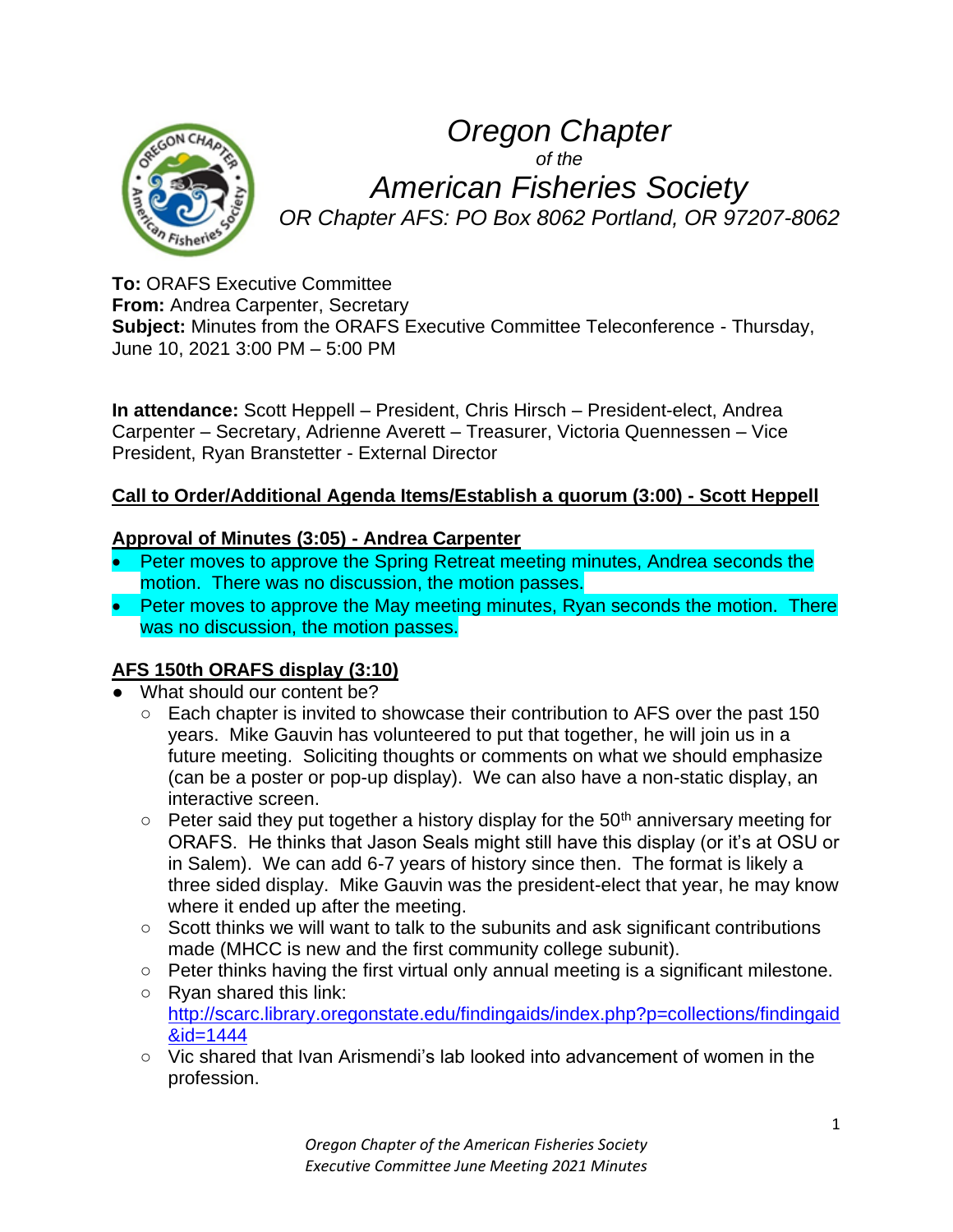- Action item: Scott will check in with Ivan Arismendi regarding the advancement of women in fisheries report.
- Representation at Annual Meeting Gauvin?
	- Ryan thinks it would be worthwhile to have representation with the display. If Gauvin goes, it might be that we can cover part of the cost. Adrienne pointed out that it would be expected to cover times of presentation if we pay for it.
	- Scott will not be able to attend the meeting for the entire time, he has another conference in FL at the same time. Peter said that it might be minimal additional cost if there isn't overlap with Scott (already budgeted for a hotel for the entirety of the conference etc.)

## **ORAFS consultant review of programmatic DEI issues and initiatives (3:30)**

- Scott wants to get feedback on having a consultant review.
- Peter thinks funding it should be relatively straightforward to getting the FSC to approve it. They like more one-off costs rather than reoccurring. Peter thinks we might want to go through a RFP process.
- Andrea thinks we want to decide what we want to get out of this process and what our goals are before picking/hiring a consultant. Vic thinks it's also very impactful to know what we want.
- Peter is wondering about buy-in from membership. He wants to make sure we're communicating with membership about what we're doing and why we're doing it. We want to make sure we're bringing as many people along with us as we can.
- Adrienne wondered if we have any knowledge from the Society or other chapters have participated in this process.
- Chris thinks it might be good to receive some coaching for ExCom to help us find our blind spots.
- Action item: Peter will reach out to the FSC to determine if it is possible to use disbursement funds for this initiative (and a potential ballpark of funds available).
- Action item: Peter, Chris, and Vic volunteered to come up with a list of what we want to get out of the DEI consultant review by the July meeting.
- Once we have a list, we can approach the relevant external committees to assist with this work.
- Our second step might be a review of what other chapters or the Society have done so we're not reinventing the wheel.

## **Wildlife Society waiving Annual Meeting Registration costs (3:40)**

- Forwarded from Becky, the proposal is that the society would cover registration costs for people attending the meeting who would not likely become regular members. It's a way of incorporating voices from outside the society (provided they are not wildlife biologists).
- Also recognizes that funding can limit who is able to attend annual meetings, they have the opportunity to provide for attendees from NGOs and government agencies.
- This would be something akin to our Fish Out of Water Waivers (or may replace them).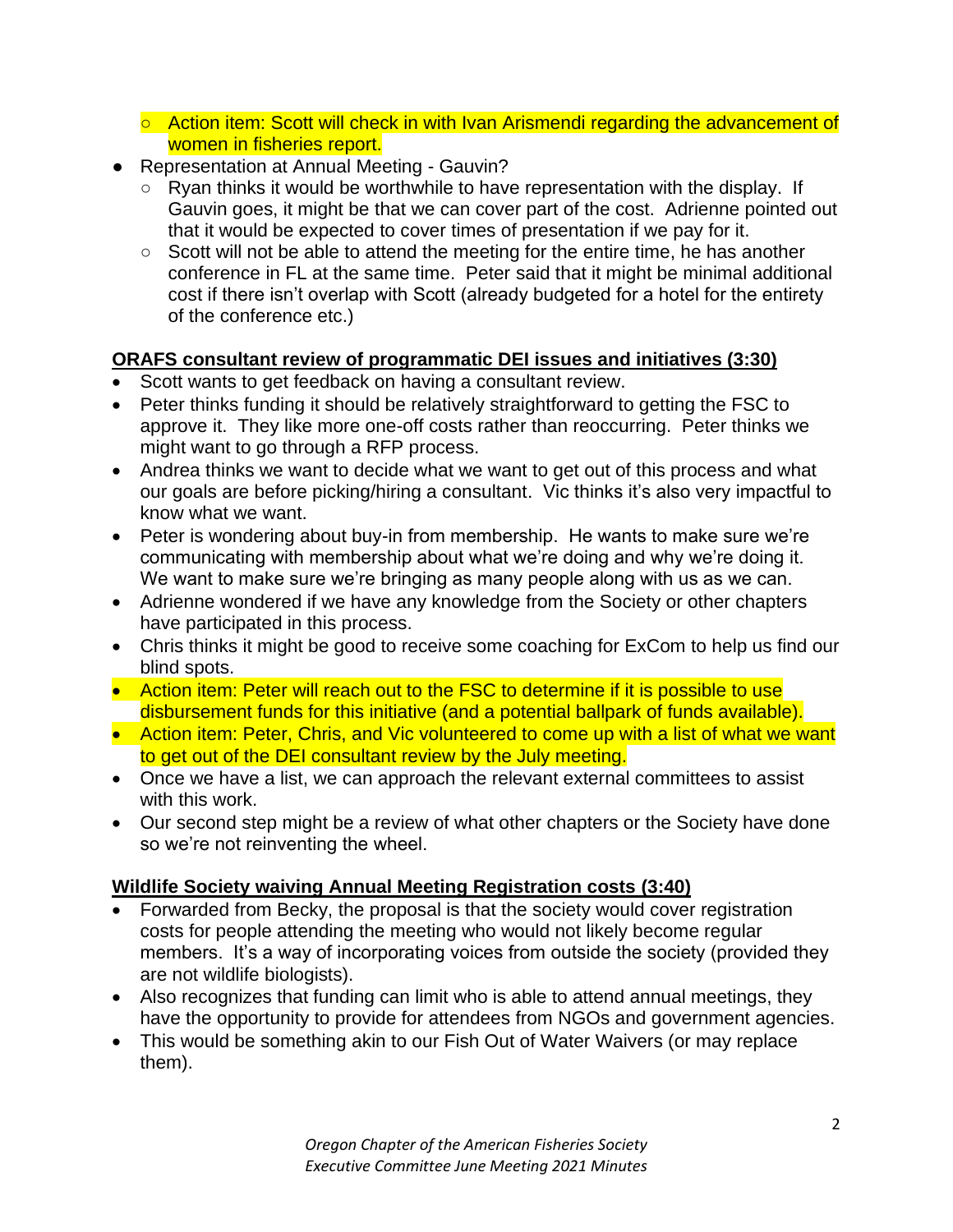- Initially FOOWW were for people in career transitions, over the years we have stretched the definition to include more and more situations.
- We can discuss the FOOWW criteria at the next meeting.
- Action item: Scott will circulate the FOOWW criteria ahead of the next meeting so we can discuss it.

#### **Officer Reports (4:00)**

#### **President - Scott Heppell**

- WD Annual monthly call update
	- WD meeting was a success and profitable. Lots of discussion for chapters on whether 2022 meetings were going to be in person or virtual meetings. For the most part, in person meetings were decided.
	- Several are exploring the option of hybrid meetings.
	- DEI committee ramping up at WD that Scott will be interacting with, we can talk to them as this progresses with our own efforts.

#### **Past-President - Peter Stevens**

- Recovering Wildlife for America Act
	- o Davia suggested we could support it a few different ways. She is still formulating her game plan and Peter thinks it's most effective to coordinate with her. He is still working with Davia on the most effective approach for this cycle.
	- o Scott wondered if there was a sense of urgency on this. Peter doesn't think that's the case here, it will likely be a slow burn. It's pretty quiet legislatively right now, so it would be easy to pass this on to the Legislative Committee to form a letter.
- Future ExCom officers Peter has started talking to people who he thinks would be good candidates for ExCom. Please pass on names if you have anyone in mind. Also be in touch with Peter if current ExCom members know they will not be serving another year.
- 2022 Annual Meeting: In person, virtual, or hybrid?
	- o We need to start thinking about how comfortable we and our members will be in March 2022.
	- $\circ$  If we go hybrid, we will likely need to bring additional people on early on in the process to reduce the load.
	- o Both meetings are a lot of work and look at what our cost structure would be.
	- o We have to think about the logistics of how we want to do sessions, posters, and vendors.
	- o We made the call to go virtual in July or Aug of last year so we need to be on top of that.
	- o We should do at least do part of the auction virtually, it was a big success to include money from outside of attendees.
	- o Vic suggested only doing part of the sessions hybrid, it would keep people engaged and an incentive to attend in person.
	- o Riverhouse in Bend might be the place to explore a hybrid meeting, we might have to explore the contract we've signed.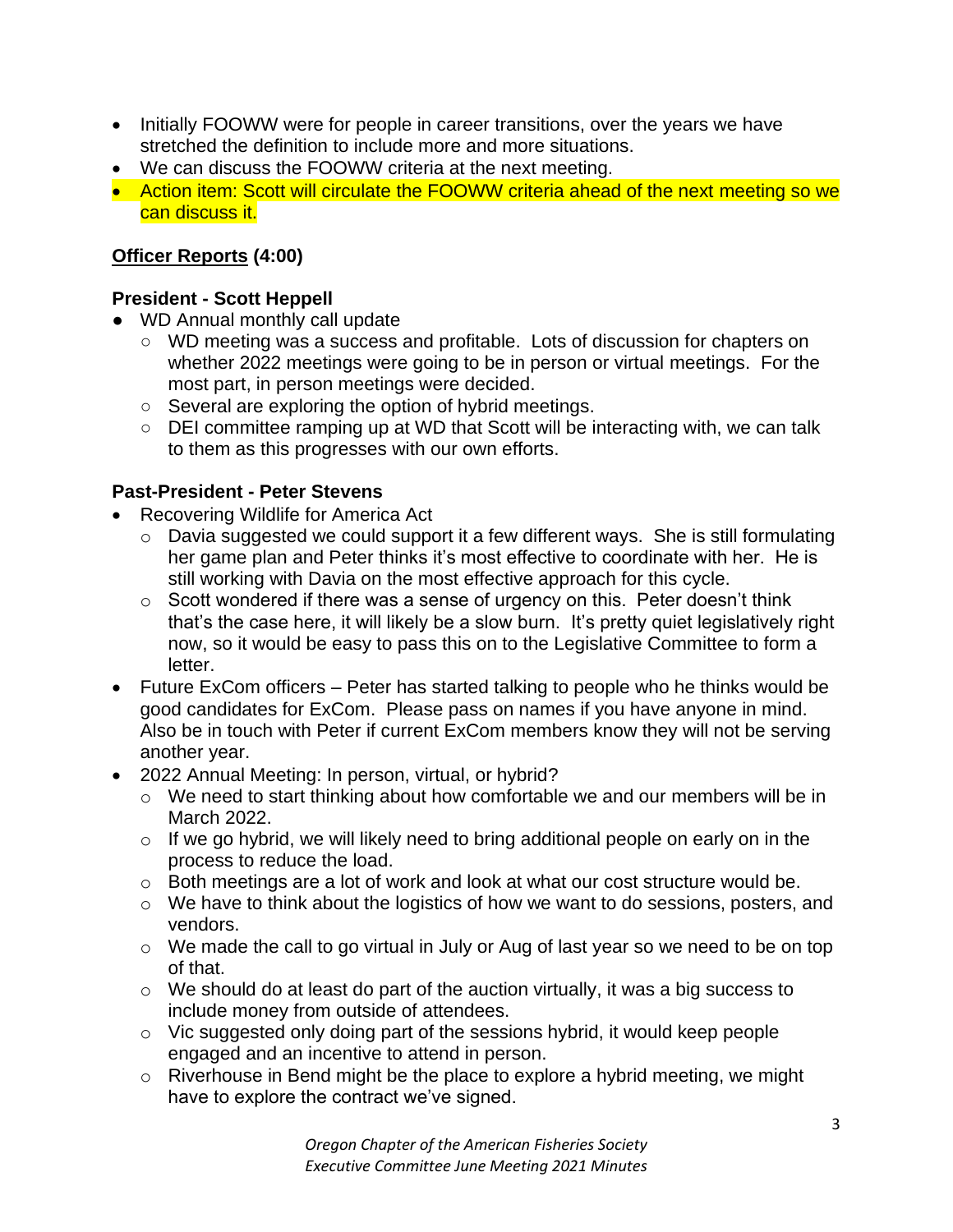- $\circ$  Another large considering is if state and federal employees will be allowed to travel to the meeting. OSU is opening up in the fall.
- o Adrienne wondered about capacity of the in-person meeting and profitability. Peter thinks we can adjust some of the in person costs to budget.

#### **President-Elect – Christine Hirsch**

- Email seems to be working now.
- She needs to schedule a time to talk with Scott they'll stay on after the ExCom meeting and catch up.
- Her agency gives field tours to students. She's not sure if this is the appropriate year to do that with COVID restrictions but it might be something to look into for student subunits in the future.

#### **Vice President – Vic Quennessen**

Nothing to report.

#### **Internal Director – Peggy Kavanagh** (not in attendance)

#### **External Director – Ryan Branstetter**

- Reached out to External Committees for topics for Piscatorial Press, not a lot of new items.
- Native Fish Workshop is still on the calendar for September with their in person workshop.
- Still working on the Umatilla Tribal article with Gabe Sheoships.

## **Secretary – Andrea Carpenter**

- So far no comments on Business Meeting Minutes, deadline is Friday, June 11.
- Action item: Andrea will forward (edited) minutes to Scott to circulate for a vote among membership once the comment period has closed.
- Andrea will be out on maternity leave for a while, likely at the time of the next meeting. ExCom should plan to have someone else take minutes, though she'll try to attend if she can. Use **secretary@orafs.org** (which is forwarded to [afs.andreacarp@gmail.com\)](mailto:afs.andreacarp@gmail.com) if you need something, as her work email will be pretty clogged.